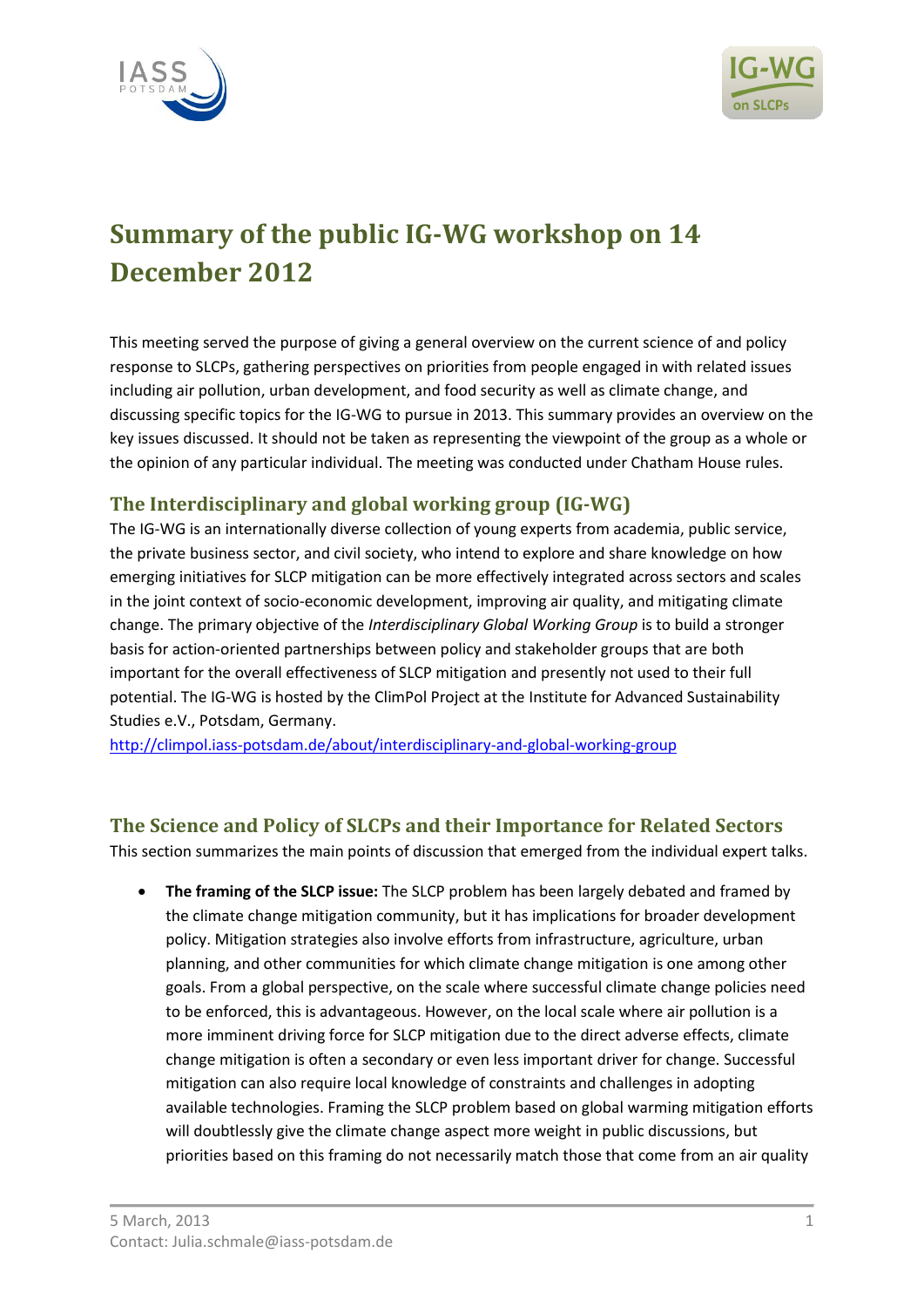



point of view. For example, some calculations show that unless temperatures approach their peak in the next few decades, it makes no difference to peak warming whether SLCPs are cut now or after 2050. However, arguing from the air pollution perspective, reducing SLCPs sooner rather than later makes a significant difference to human health and ecosystem protection. Many felt that it was important to consider the full range of SLCP impacts rather than limit discussion to its contribution to the global 2°C (1.5°C) temperature target. Balancing climate change considerations with other impacts could also help leverage and contribute to existing momentum for measures aimed at near-term needs e.g. waste management, etc.

- **Informational challenges:** Available SLCP reports target mainly the global level. More regional and local assessments are necessary to attract the attention of national and regional policy-makers. Much information for downscaled considerations is already available in some areas (e.g., North America, Europe) while other regions largely lack data. Globally, more longterm monitoring and observation based knowledge on particulate matter composition (emissions and atmospheric concentrations) will be necessary to produce integrated assessments on SLCP impacts. It will also be important to develop ways to link these findings to existing frameworks for identifying policy priorities in mitigation-related areas such as urban planning, energy infrastructure, etc.
- **Integration of policy areas:** Environmental change is driven by the interaction between air pollution and climate change; policies, science and impact studies do not always reflect this. The sources and effects of SLCPs are a complex topic that requires flexibility of policies that ensure environmental integrity. Within the EU, for example, policy supporting reporting and monitoring is currently focused on thematic legislation. At the same time the workload to support thematic legislation is increasing and only small steps on integrating air pollution and climate change policies are being made (e.g., BC in LRTAP). A sensible way of combining and streamlining information on both greenhouse gas and air pollution emissions and how to compare effects on air quality and climate change that is apt to support policy making processes has yet to be designed. It will be important to not only highlight potential cobenefits, but also trade-offs while avoiding inaction due to complicating the issue unnecessarily. While this overlap in mandates can lead to more efficient decision making, the design of integrated policies needs to be chosen carefully as to avoid disadvantageous compromises in certain policy sectors, as for example the convolution of air quality objectives with international climate goals and politics.
- **Regional drivers/technology adoption:** A significant amount of SLCP emissions originate in Asia. In developing countries, including some in Asia, drivers for action are more basic – e.g., food, clean water, etc. In many cases technology for improved livelihoods and environmental protection exists, but the incentives and/or institutional mechanisms may be missing. Simple, targeted messages for action at the local level will be needed to combine action on these basic development/standard of living issues with mitigation of SLCPs.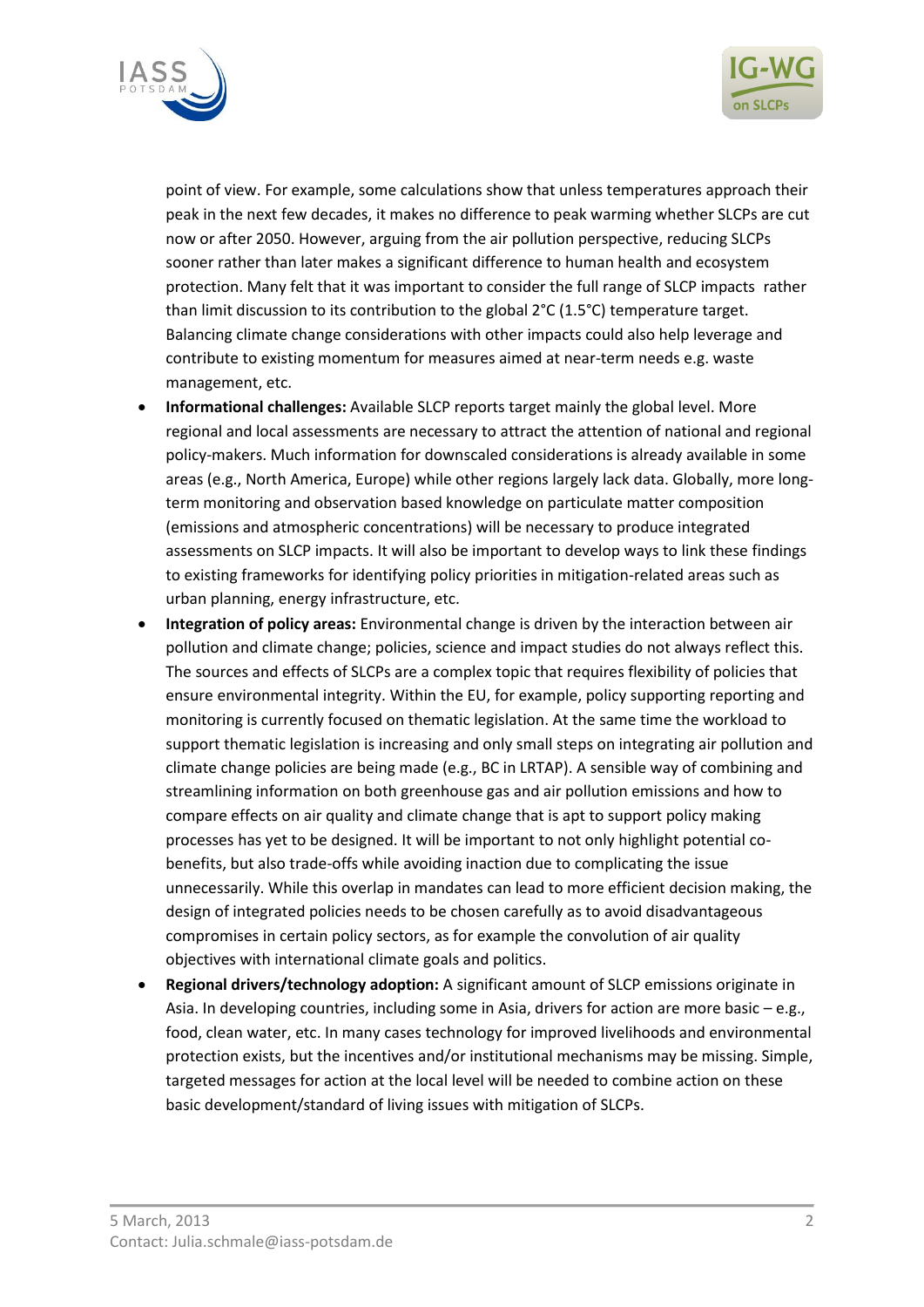



## **Identified key issues for making a successful approach to SLCP reduction within the context of mitigating air pollution and climate change**

- **Reduce the complexity of the topic and link it to familiar issues:** SLCP impacts and mitigation priorities span diverse sectors and scales. Breaking down the level of complexity will help to make the issue tangible and some of the trade-offs intelligible to a wider public. Creating perspectives that integrate the SLCP problem into familiar contexts, e.g., rural development or climate change can make it more accessible to policy makers.
- **Create a combination of top down, bottom up, technological and non-technological approaches:** Emissions of SLCPs are tied to both system driven activities and individual choices, but most importantly to the interaction of the two. The presentations made from diverse policy perspectives highlighted the extent to which emissions production is entangled with choices made on the basis of other non-climate and non-environmental goals. Effective response thus requires a combination of structural, i.e. system changing and technologybased changes. Individual actions will also matter as they can trigger changes in habits among a larger fraction of the population.
- **Integrating SLCP reduction measures across sectors and across issues of concern:** The emissions of SLCPs are not a standalone issue but rather linked to a variety of sectors. When approaching the problem from the SLCP perspective it is important to identify the connection to other sectors and to find solutions with them jointly without distracting attention. For example, waste management is not only an issue of avoiding methane emissions but has rather to do with hygiene, avoiding open waste burning, resource management etc. The integrated approach is important not only in practice but also in science that often tends to separate out issues.
- **Involve those who have the knowledge:** In order to understand the interconnected systems that lead to SLCP emissions engaging stakeholder and local authority is inevitable as their knowledge needs to be combined with scientific understanding to develop appropriate solutions.
- **Sector-based versus thematic approaches:** Most development initiatives and local authority structures are sector based (e.g., waste management, waste water treatment, traffic, construction etc.) in both the industrialized and in the developing world. The framing of the SLCP issue is different as it targets a specific problem that is part of many different sectors. For concrete mitigation action planning the specific approach needs to be evaluated according to local structures.
- **Educating tomorrow's leadership:** Reducing emissions of SLCP requires integrated perspectives across a variety of sectors. Educating future leadership generations to naturally consider integrated approaches will help to find more sustainable solutions and to create both infrastructure and political structures accordingly.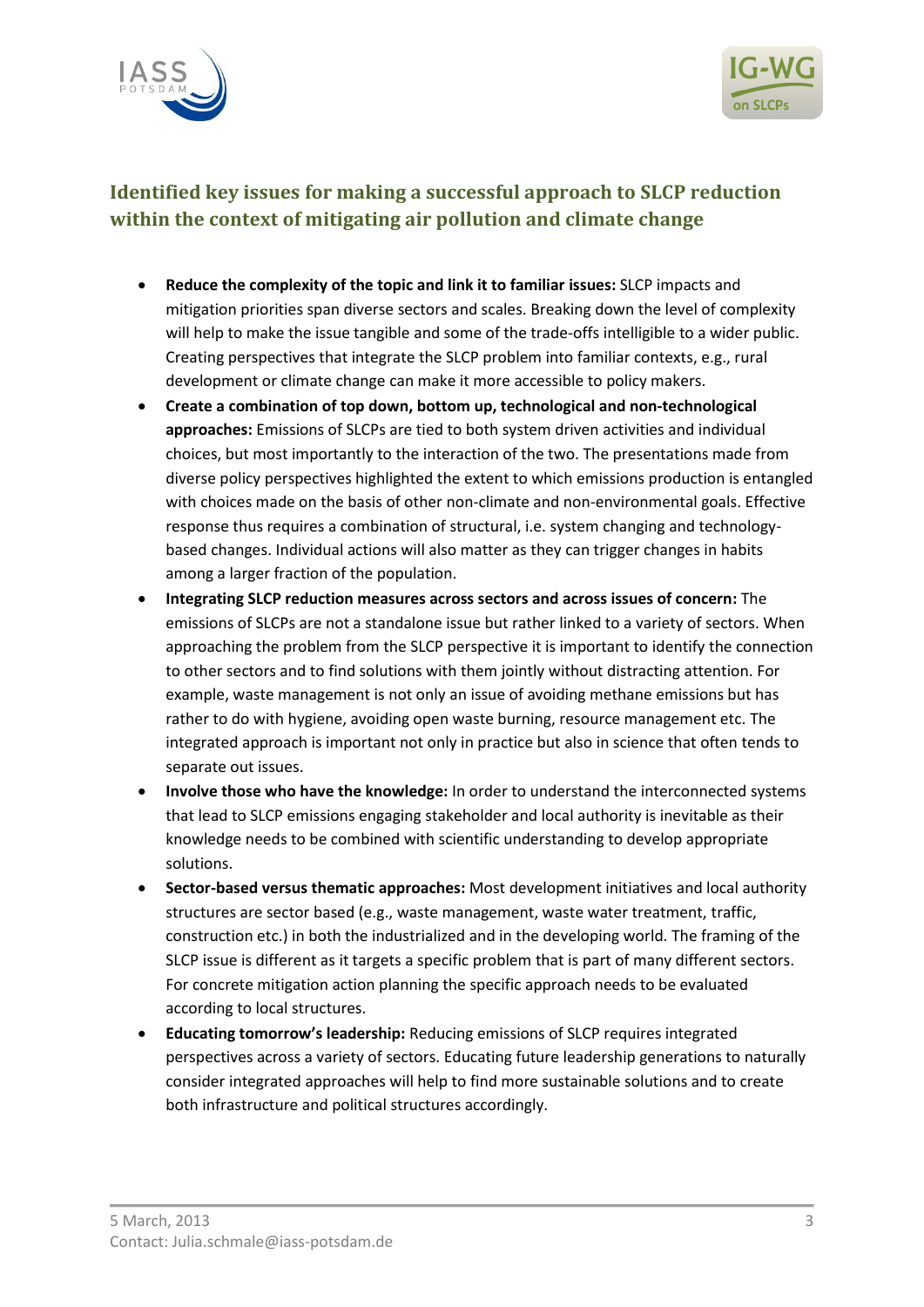



## **Ideas and Recommendation for Actions**

IG-WG members developed a range of project ideas before the meeting, and the second day's session focused on identifying points of common interest as well as potential gaps to be filled in the broader SLCP policy and research field. The below recommendations mirror the missing key points of action within the SLCP context from the perspective of the workshop participants and are also intended to be considered by other SLCP related initiatives.

#### **Knowledge Brokering: Providing and Producing Targeted Group Oriented Information**

Mitigating SLCPs across sectors and across scales, from local to global level, requires the involvement of many different actors. More than a decade of scientific research and recently published reports have provided the informational basis to prioritize mitigation efforts. However, many of the available data are neither tailored to the needs of the wide range of audiences and actors nor to the needs of those who would need to contribute to mitigation strategies. This means that the information relevant for understanding the costs and benefits of action from the perspectives of those whose actions are essential needs to be developed. We also need to develop ways to track effectiveness of efforts. In short, translation between the currently available macro level to the micro level where action takes place is needed. Innovative concepts that go beyond the production of standard informational material are required. Especially for policy makers the communication needs to be more compelling showing concrete links to the costs and benefits that shape their decisions. Hence, complementary perspectives from other related policy areas other than air pollution, climate change and food security on the SLCP problem need to be elaborated, e.g., rural development and urban planning, energy supply etc. At the same time as designing information for stakeholders and decision-makers based on existing data it is important to derive targeted research questions from policy making through establishing multi-way dialogues between science, policy and society.

#### **Platforms for Stakeholder Relationships and Networking**

Due to the cross-sectoral nature of SLCP emissions there is a diverse community of stakeholders at local, regional and global level. To approach the SLCP problem sustainably, two factors appear to be important:

(1) Fostering constructive relationships between stakeholders, their networks and decision-makers can lead to the co-design of multilaterally supported solutions. Involving stakeholders in the process is often not explored to its full potential. Creating relationships between different stakeholder communities which under "traditional circumstances" would not emerge can result in the creation of innovative and practical solutions to a common problem. Next to the task of brokering improved relationships, emphasis should also be put on the continuous involvement of stakeholders in the process to keep their efforts linked to the overall strategy as well as the resulting benefits connected to the stakeholders.